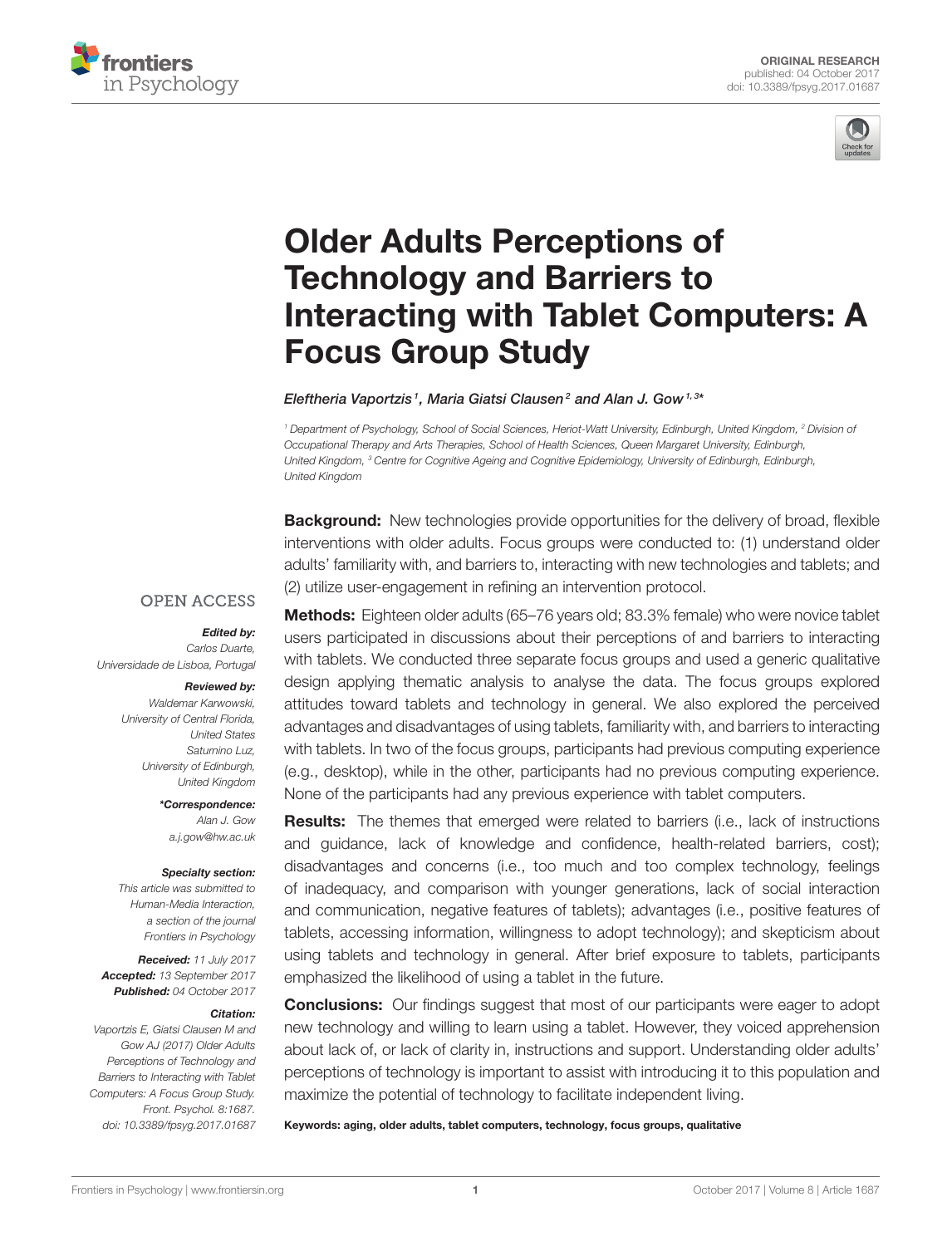# INTRODUCTION

Technology now supports or streamlines many day-to-day activities. This continued technological development is occurring alongside the aging of global populations, creating opportunities for technology to assist older people in everyday tasks and activities, such as financial planning and connecting with friends and family. New technology also has the potential to provide timely interventions to assist older adults in keeping healthy and independent for longer [\(Geraedts et al., 2014\)](#page-10-0). Older adults are slower to adopt new technologies than younger adults (Czaja et al., [2006\)](#page-10-1), but will do so if those technologies appear to have value, for example in maintaining their quality of life [\(Heinz et al., 2013\)](#page-10-2). To make technology more age-friendly, it is important to understand the advantages and disadvantages that older adults perceive in using it. We therefore explored older adults' familiarity with and barriers to using technology.

Mobile technological devices such as tablet computers (commonly referred to as tablets), a type of portable computer that has a touchscreen, are becoming increasingly popular. The number of adults aged 65–74 years using tablets to go online more than trebled in recent years in the UK, going from 5% in 2012 to 17% in 2013. However, this percentage remains low compared with younger age groups (e.g., 37% of adults aged 25–34 years used tablets to go online in the last 3 months) [\(Ofcom, 2014a\)](#page-10-3). Adoption of technology may improve older adults' quality of life, facilitate independent living for longer [\(Orpwood et al., 2010\)](#page-10-4), and bridge the technological gap across generations by teaching older people to use technological devices [\(Bailey and Ngwenyama, 2010\)](#page-10-5). Tablets can offer the same functionality as a normal computer at a smaller, more flexible size and weight. Tablets may also provide a better internet browsing experience compared to mobile phones as they have a larger screen. According to [Ofcom \(2014b\)](#page-10-6), tablets helped to drive overall internet use in adults over 65 from 33% in 2012 to 42% in 2013. Older adults may prefer tablet technology due to the portability and usability they provide vs. computer technology (e.g., adjustable font or icon size), especially to those who have a wide range of motor and visual abilities [\(Chan et al.,](#page-10-7) [2016\)](#page-10-7). Understanding the barriers to using technology in general and tablets in particular in older adults can provide insights into appropriate ways of introducing tablet technology to this population. This is important as it appears that tablet technology encourages older adults to access the internet. In turn, this may assist in daily activities and decrease isolation, which is more common in older age [\(Cornwell and Waite, 2009\)](#page-10-8). The internet may foster links to friends and family and facilitate essential daily activities, such as shopping and banking [\(Czaja et al., 2006\)](#page-10-1).

Previous studies have explored the perceptions and attitudes of older adults toward new technologies. [Heinz et al. \(2013\)](#page-10-2) conducted focus groups with 30 older adults in total (mean age 83), focussing on daily needs and challenges, advantages and disadvantages associated with technology usage, how technology could be helpful, and ways to make technology easier to use. Participants were apparently willing to adopt new technologies when their usefulness and usability surpassed feelings of inadequacy, though some concerns remained over society's overreliance on technology, loss of social contact, and complexity of technological devices. [Mitzner et al. \(2010\)](#page-10-9) conducted 18 focus groups with 113 community-dwelling older adults (mean age 73 years). Participants reported using technology at home, at work and for healthcare. Positive reactions to technology included portability and communication, whereas too many options and unsolicited communication were seen as disadvantageous.

The Center for Research and Education on Aging and Technology Enhancement (CREATE) has also reported on the use of technology among community-dwelling adults. Their findings suggested that older adults (60–91 years) were less likely than younger adults to use technology in general, and specifically computers and the internet. Technology adoption was associated with higher cognitive ability, computer selfefficacy and computer anxiety, whereas higher fluid intelligence and crystallized intelligence predicted the use of technology; higher computer anxiety predicted lower use of technology [\(Czaja et al., 2006\)](#page-10-1). An earlier study indicated that older people (60–75 years) perceived less comfort, efficacy and control over computers relative to younger participants, however, direct experience with computers resulted in more positive attitudes [\(Czaja and Sharit, 1998\)](#page-10-10). [Alvseike and Brønnick \(2012\)](#page-10-11) reported that cognitive deficits and low self-efficacy associated with older age significantly reduced participants' ability to use technology. Generally, the current literature suggests that although older adults are open to using technology there may be age-related (e.g., cognitive decline) as well as technology-related (e.g., interface usability) barriers.

Tablets offer less complexity compared with other operating systems as they comprise a touch-based interface. For example, [Umemuro \(2004\)](#page-10-12) developed an email terminal with a touchscreen and compared it with the same terminal using a standard keyboard and mouse in two groups of Japanese adults (60–76 years old). Participants were required to read and send messages using their assigned terminals. Results suggested that participants using the touchscreen terminal were less anxious compared with those using the standard keyboard terminal. [Schneider et al. \(2008\)](#page-10-13) also compared different input devices including a touchscreen with a mouse, or eye-gaze plus keyboard, in sample ranging from 60 to 72. Participants were required to click inside a start stimulus (circle) and then inside a target (square) that appeared on a screen, or to move a stimulus (rectangle) toward a target (another rectangle) on a touchscreen. The authors concluded that the touchscreen input afforded the best performance as reflected by execution time, error rate and subjective evaluation of task difficulty. Interestingly, the older participants (60–72 years) reached a performance level similar to that of younger participants (20–39 years) when using a touchscreen; that is, while they remained slower, this was no longer significantly different. Although the design of applications running on devices is critical, touchscreen interfaces may make it easier for users to complete tasks and contributes to the popularity and success of touchscreen devices [\(Balagtas-Fernandez et al., 2009\)](#page-10-14).

The overall aim of the current study was to build on previous research by investigating the perceptions of, and barriers to, interacting with tablets in healthy older adults who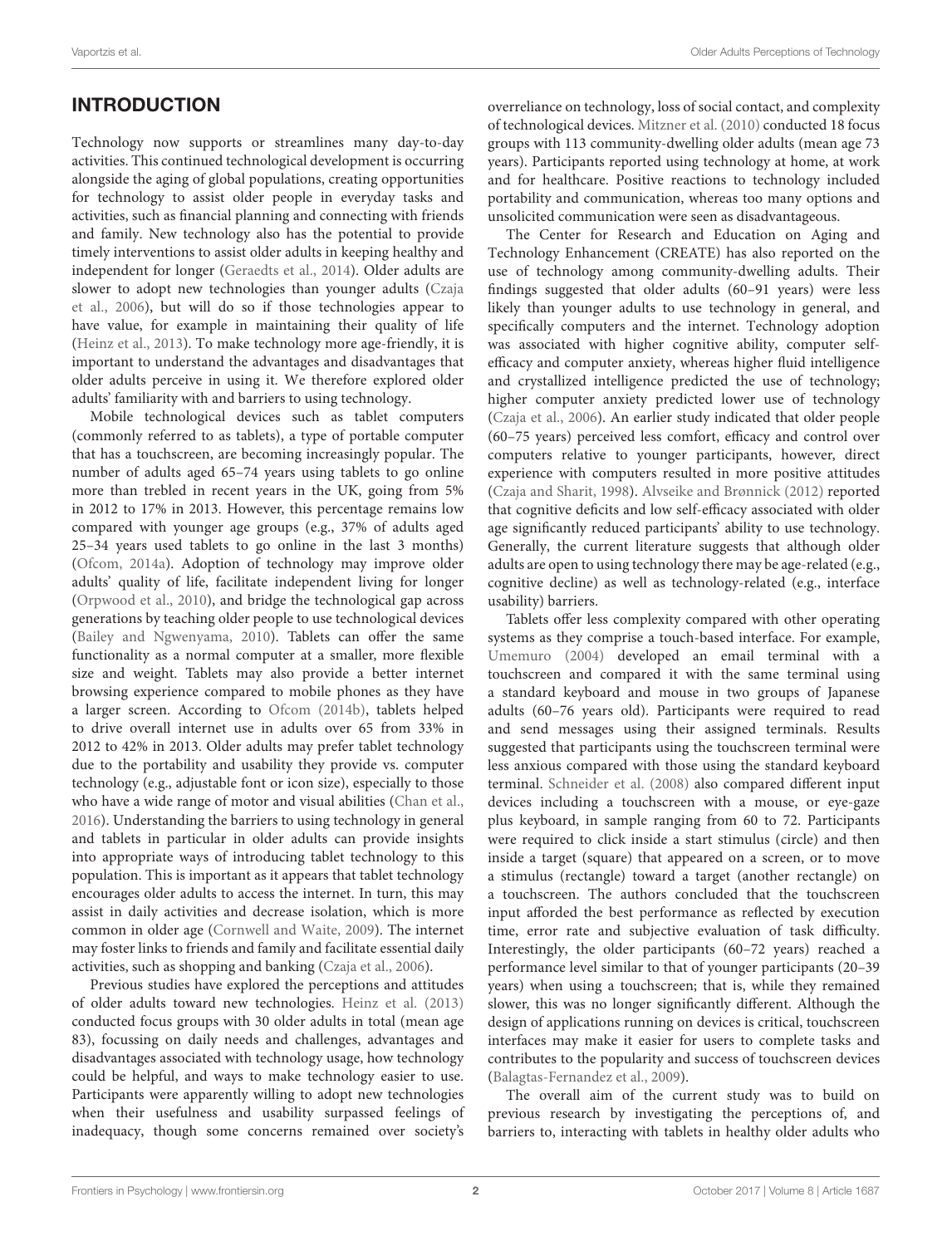were novice tablet users. We employed focus groups as this methodology offers an open and exploratory way for qualitative data collection [\(Krueger, 1998\)](#page-10-15). We wanted to understand: (a) older adults' attitudes toward technology in general, and tablets in particular; (b) the perceived advantages and disadvantages of using tablets, and how they may be helpful; and (c) familiarity with, and barriers to interacting with tablets. These objectives were conceived so that we might harness user-engagement to refine protocols from previous research in which tablet training has been used as a cognitive intervention [\(Chan et al., 2016\)](#page-10-7), thus directing our future research efforts.

## METHODS

### **Participants**

Potential participants were recruited from the Edinburgh area by contacting clubs for older adults, community centers and email lists using the snowball principle [\(Goodman, 1961\)](#page-10-16). All potential participants provided demographic information by telephone, including that they were free of neurological and psychiatric conditions, and cognitive and motor impairment. Eleven potential participants were excluded at this stage because they did not meet these criteria, and one further participant declined for personal reasons. In total, 18 healthy, communitydwelling older adults between the ages of 65 and 76 years (M  $= 71.1$ ; SD  $= 3.7$ ) agreed to participate in the focus groups. Three focus groups were conducted and each included six participants. All participants were tablet novices, but ranged in their experience with other computing technology (i.e., desktop computers). Those with no previous computing experience were included in one focus group; participants in the two remaining groups all had previous computing experience. The same agenda was used for all groups. Demographic information for the focus group participants is presented in **[Table 1](#page-2-0)**.

### Materials and Procedure

We developed focus groups materials based on previous research [\(Venkatesh et al., 2003;](#page-10-17) [Zhou et al., 2014;](#page-10-18) [Chan et al., 2016\)](#page-10-7). A number of different devices were made available to the participants during the second half of the focus groups to gain feedback from older adults on any likely preferences for size, style, etc., to better direct the selection of the tablet device to be used in a later planned intervention study. We chose the following five touchscreen tablets using independent advice and product reviews at [www.which.co.uk:](www.which.co.uk) Asus TF103CX (10", Android), Asus Google Nexus 7 (7′′, Android), Samsung Galaxy Tab 3 (8′′, Android), Samsung Galaxy Tab 3 (10.1′′, Android), and Apple iPad Mini (7.9′′, iOS). We covered the brand names/logos on all tablets with masking tape. A previous study investigating text entry on tablets and smartphones in older Chinese adults used four different touch screens: Apple iPod Touch, Dell Streak, Samsung Galaxy Tab and Apple iPad [\(Zhou et al., 2014\)](#page-10-18).

We conducted the focus group sessions between February and March 2015 in a quiet room at Heriot-Watt University, Edinburgh. These focus groups were the first stage of a larger study, "Tablet for Healthy Ageing" [\(Vaportzis et al., 2017\)](#page-10-19). The focus group stage was designed to utilize user-engagement to <span id="page-2-0"></span>**TABLE 1** | Demographic characteristics of the participants ( $N = 18$ ).

| Variable             | N(%       |
|----------------------|-----------|
| <b>SEX</b>           |           |
| Female               | 15 (83.3) |
| Male                 | 3(16.7)   |
| <b>ETHNICITY</b>     |           |
| <b>White British</b> | 15 (83.3) |
| White other          | 2(11.1)   |
| Did not respond      | 1(5.6)    |
| <b>EDUCATION</b>     |           |
| Some high school     | 1(5.6)    |
| High school          | 4(22.2)   |
| Some college         | 6(33.3)   |
| Graduate             | 4(22.2)   |
| Post-graduate        | 3(16.7)   |
| <b>LIVING STATUS</b> |           |
| Alone                | 13 (72.2) |
| Partnered            | 4(22.2)   |
| Carer                | 1(5.6)    |

*Percentages may not total 100% due to rounding.*

explore older adults' perceptions and attitudes toward tablets and technology in general, and also to refine a proposed intervention protocol using technology with older adults for subsequent stages of the "Tablet for Healthy Ageing." During the focus groups, participants were specifically asked to provide feedback on the proposed intervention protocol, which referred to themes and activities that might appear during a tablet training course. The group discussions lasted ∼2 h, and the same moderator, who was one of the authors of this study (E.V.), conducted all focus groups. Participants were seated around a table with the moderator being seated with them at the table.

Before beginning the focus groups, the moderator reminded participants of the objective of the study, and that the discussions would be used to guide the next stage of the research. Participants gave written informed consent and completed a brief demographics questionnaire reported in **[Table 1](#page-2-0)**. To ensure anonymity, participants' responses could not be linked with participants' identities. Below we present the questions that guided and stimulated the discussion over the first hour.

- Think for a moment about your daily life. What are some of the greatest needs and challenges you have?
- What is technology for you? What does the word "technology" bring to mind?
- Which technologies do you use?
- Given some of the issues that people your age face that we just discussed earlier (such as [examples from earlier conversation]), which technologies do you know about that might be helpful in addressing these problems?

The moderator then pointed toward a selection of tablets, which were arranged on an adjacent table though not switched on, and asked the participants:

• Have you seen a tablet before?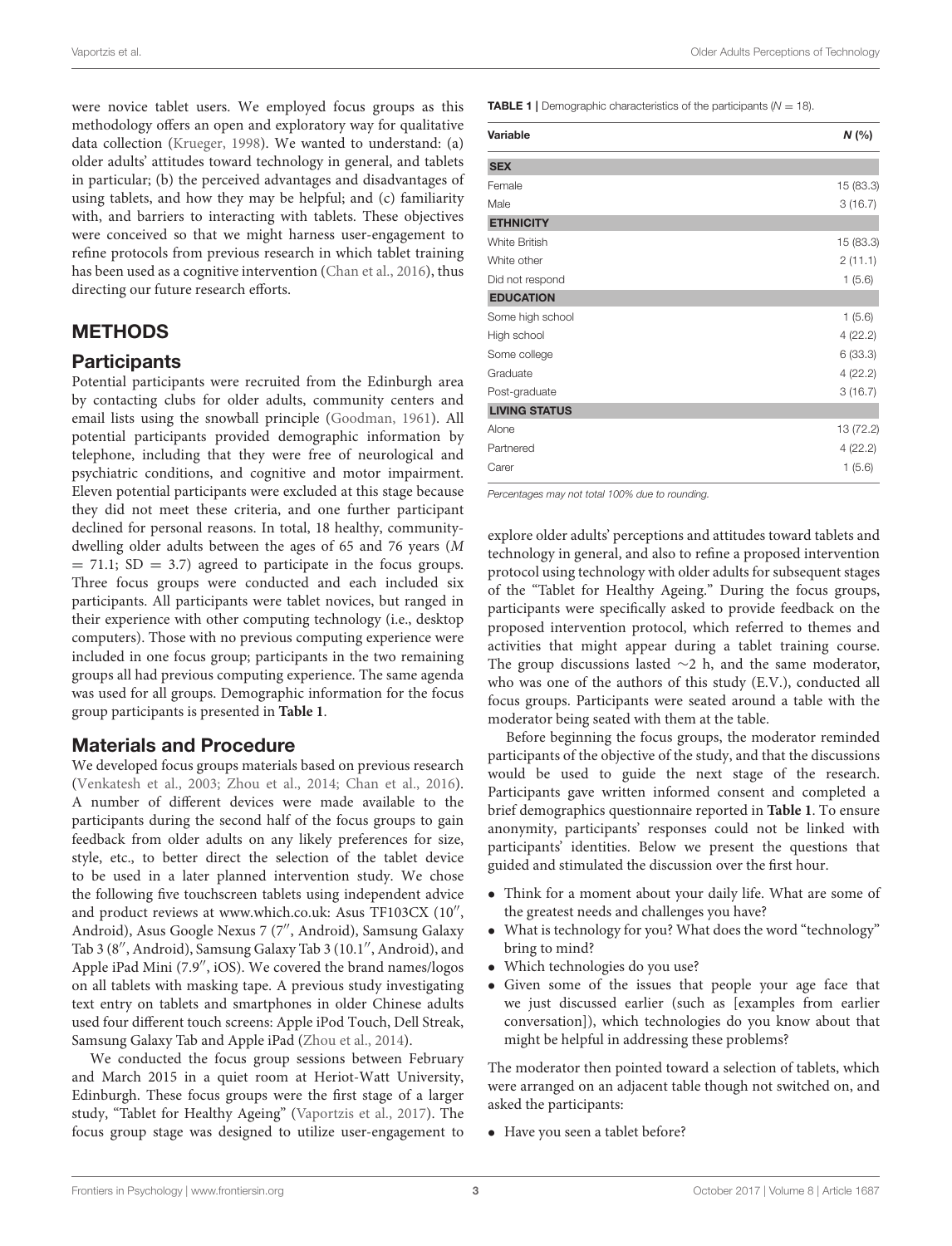- What are some of the reasons for which you have not used a tablet to date?
- What do you think are the advantages using tablets?
- What do you think are the disadvantages using tablets?

The moderator handed out the tablets. The tablets remained turned off as the main interest at this point was participants' first impressions on the physical aspects of the tablets such as weight and size. Participants took turns to get a feel for all different models. As there were five tablets but six participants, in any given activity two participants shared a device. Different participants paired up for the various tasks to ensure that each participant had the opportunity to complete some of the tasks on their own.

The moderator asked then the following questions:

- What are your initial impressions of the tablets? What is the first thing that comes to your mind?
- How can a tablet be helpful in:
	- Assisting with everyday living
	- Improving mental abilities
	- Improving general health and wellbeing

After a break, the second hour comprised an interactive session. The moderator gave instructions on how to turn the tablets on, and participants used three applications (apps) in the following order: Google Maps, BBC News, and Chrome browser. We used a brief scenario for each application, and the scenarios were linked to give participants a realistic sense of how people use tablets in their everyday lives. The scenario involved meeting with a friend at the Scottish National Gallery after the focus group. Participants used the Google Maps app to choose their preferred way to get there from Heriot-Watt University. On arriving at the gallery early, the scenario suggested they accessed the BBC News app. They read the news and watched live TV streams. Finally, once their friend arrived, they used the Chrome browser to find out what was on at their preferred cinema.

Then, the moderator asked:

- What are your impressions of the tablet applications that you used?
- What might make it easier to use a tablet?

The moderator handed out printed copies of a tentative intervention programme that would be used in the following stage of the study [\(Vaportzis et al., 2017\)](#page-10-19). The programme included topics that would be covered during the 10-week intervention, including social connectivity and traveling and was based on a previous study [\(Chan et al., 2016\)](#page-10-7). Once participants had enough time to look at the programme, the moderator asked:

• What are your thoughts? What do you think that may or may not work with this programme?

Finally, participants completed a Tablet Experience Questionnaire to rate their experience with the tablets, and give their opinion about the tablets and applications. All focus group sessions were video-recorded and later transcribed verbatim. The moderator did not take notes during the sessions; rather these were transcribed verbatim from the recordings. The full transcripts were then analyzed as detailed below.

This study was approved by the Heriot-Watt University School of Life Sciences Ethics Committee. All subjects gave written informed consent in accordance with the Declaration of Helsinki.

# Data Analysis

Data analysis was first conducted by one of the researchers (E.V.) and subsequently by an independent researcher with experience in qualitative data analysis to increase confirmability (M.G.C.). We carried out inductive thematic analysis as described by [Boyatzis \(1998\)](#page-10-20) using NVivo10 software [\(NVivo, 2012\)](#page-10-21). The focus groups transcripts were initially read numerous times. This process of immersion with data is thought to serve as a "preparation" stage before the actual analysis as it allows familiarization with the language and wording used by the participants. Initially, first-order themes were identified within each response of each participant to the questions posed in the focus groups. These themes were either directly related to the study's research questions, or were entirely new topics that emerged from the participant's comments.

In the next stage, these first-order themes were fused or clustered to a second-order series of themes ("higher order" themes or codes) based on the commonality of their meaning. At this stage, themes from the previous stage either expanded to encompass others or had "shrunk" to become more specific. These final themes were more abstract in their meaning than the previous ones and, were the themes to be finally interwoven with the existing literature (e.g., "cost" and "lack of instructions and guidance" were fused under "barriers to using technologies and tablets"). The process described above was iterative as themes evolved and the data better understood. Further reading led to the identification of additional themes, initially not detected.

Each of the researchers individually coded and categorized data from the same focus group to allow triangulation of findings. Data from the other two focus groups were then coded by one of the researchers (E.V.), and were reviewed repeatedly with particular attention to refining the codes by both researchers. Through comparison, the two researchers discussed and agreed on discrete themes. We refined and finalized the codes, resulting in a list of agreed themes.

# RESULTS

The analysis of the focus group transcripts revealed an emphasis on the advantages and disadvantages of using technologies in general with a focus on tablet use. The final four themes were: (a) Barriers to using technologies and tablets; (b) disadvantages and concerns about using technologies and tablets; (c) advantages and potential of technologies and tablets; and (d) skepticism and mixed feelings about technology and tablets. The four themes were common to participants that had previous computer experience and participants that had no previous computer experience, though there were some small differences in the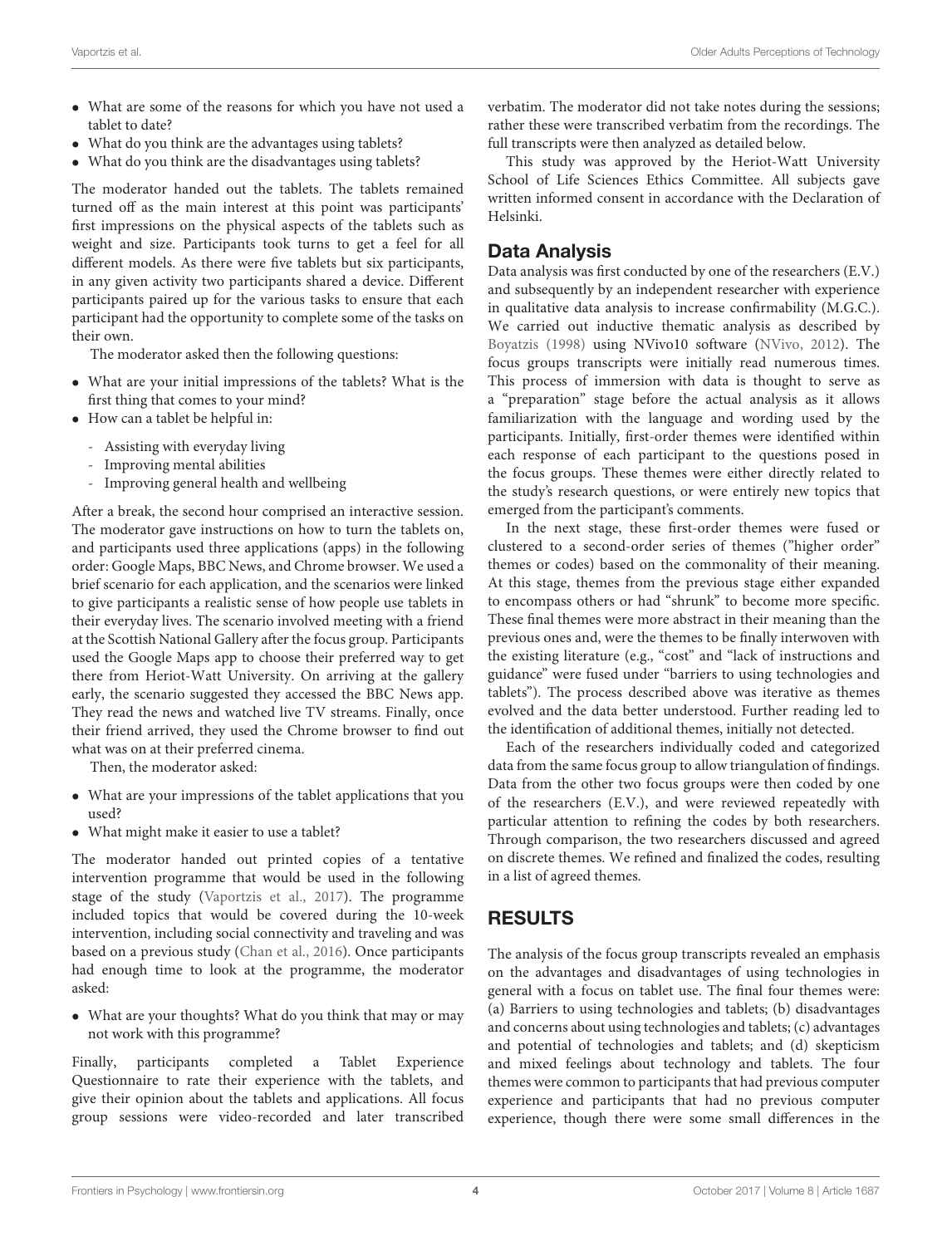subthemes. For example, lack of instructions and guidance was a subtheme that emerged only in the group that had computer experience. The themes are presented in order of their importance determined by frequency and uniqueness. Participants' quotes are presented to illustrate each theme. Group is indicated by a G and participant by a P next to each quote followed by the appropriate number (e.g., G1, P1). To differentiate the quotes provided by gender, those from male participants are denoted with an M. We present first quotes from participants with previous computer experience (G1 and G2), followed by quotes from participants that reported no/minimal computer experience (G3). A summary of the themes and subthemes is presented on **[Table 2](#page-4-0)**.

### Barriers to Using Technologies and Tablets

Participants mentioned a number of perceived and actual barriers to using tablets and technology in general. Four subthemes emerged under this theme: lack of instructions and guidance, lack of knowledge and confidence, health-related barriers, and cost.

#### Lack of Instructions and Guidance

Participants noted that if there are any instructions, they are too technical.

G2, P1(M): "The manual is written by the techies. It's not written by [users] and that's probably a big message to send to the manufacturer."

G2, P2: "There might be features [on the tablets] there which might help you from a medical point of view if you knew about them. So you want the manual to be written in the so-called dummy style, so that it's very readable and understandable."

Participants in another group noted:

G1, P4: "If you're sitting there by yourself trying to read the instructions that would be quite scary."

G1, P6: "A little handout with each tablet showing what the keys are for."

Lack of instructions and guidance was a subtheme that did not emerge in the group that had no computer experience.

Several participants mentioned that when they asked for assistance, other people quickly completed the job for them instead of guiding them.

G2, P2: "My daughter comes and helps me, but she does [participant makes quick noise]. There you are mother. And I'm going [...] and say, what did your fingers do?"

G2, P3: "I've got a son and I say "How do I do this?", and he sets it up for me." A participant with no computer experience also mentioned: "My son is just too fast. He says it's common sense, use your brain, you should know this. They just have no patience [...] they expect to tell you once (G3, P3)."

#### Lack of Knowledge and Confidence

Participants emphasized their concern and fear of using tablets and technology in general due to lack of knowledge or low confidence, as well as the perceived dangers of technological equipment. One participant said: "But does it get our confidence, the fact that we don't know how to do all these fancy things...I <span id="page-4-0"></span>TABLE 2 | Focus group themes and subthemes.

| Theme                                                                 | <b>Subthemes</b>                                                  |
|-----------------------------------------------------------------------|-------------------------------------------------------------------|
| Barriers to using technologies<br>and tablets                         | Lack of instructions and guidance                                 |
|                                                                       | Lack of knowledge and confidence                                  |
|                                                                       | Health-related barriers                                           |
|                                                                       | Cost                                                              |
| Disadvantages and concerns<br>about using technologies and<br>tablets | Too much and too complex technology                               |
|                                                                       | Feelings of inadequacy and comparison with<br>younger generations |
|                                                                       | Lack of social interaction and communication                      |
|                                                                       | Negative features of tablets                                      |
| Advantages and potential of<br>technologies and tablets               | Positive features of tablets                                      |
|                                                                       | Accessing information                                             |
|                                                                       | Willingness to adopt technology                                   |

about technology and tablets

feel a bit inadequate sometimes (G2, P4)." Participants' responses also suggested that they were not aware of differences between different types of technology (e.g., tablets vs. computers). "That's why I'm trying to find out what is the difference between A (tablets), B (computers) and C (smartphones), apart from a bit more this and a bit less of that, there doesn't seem to be any difference [G3, P5(M)]." Another participant expressed fear of using technology: "I'm just frightened in case I go in somewhere and then I can't get out. You know how they talk about the Trojan viruses and all that spyware and all the rest of it? That's what I'm frightened of, especially when you don't know (G3, P6)."

#### Health-Related Barriers

Barriers related to a number of health issues that older people are more likely to have were noted, illustrated by the following quote: "Health is an issue. I mean, I'm quite healthy [...] but my knees and arthritis. You can't stop these things and they have an impact on you, how you approach things (G1, P3)". A participant stated: "Wasn't it a controversy when they produced eBooks that some people found they couldn't read it under certain lighting conditions as well as any problems with eyesight? [G1, P5(M)]."

Participants with no computer experience also mentioned health-related issues.

G3, P1: "I have difficulty reading signs and anything small. So I would automatically go for the biggest tablet."

G3, P3: "I don't know if I would be able to use this [tablet] for a long length of time; [...] with my [fractured] wrist and fingers I don't know."

#### Cost

The high price of tablets and other technological equipment was one of the barriers that participants mentioned.

G2, P2: "There's also the cost, because you've got software here and you've got software on your main machine and that's always going to be updated every so often [...]."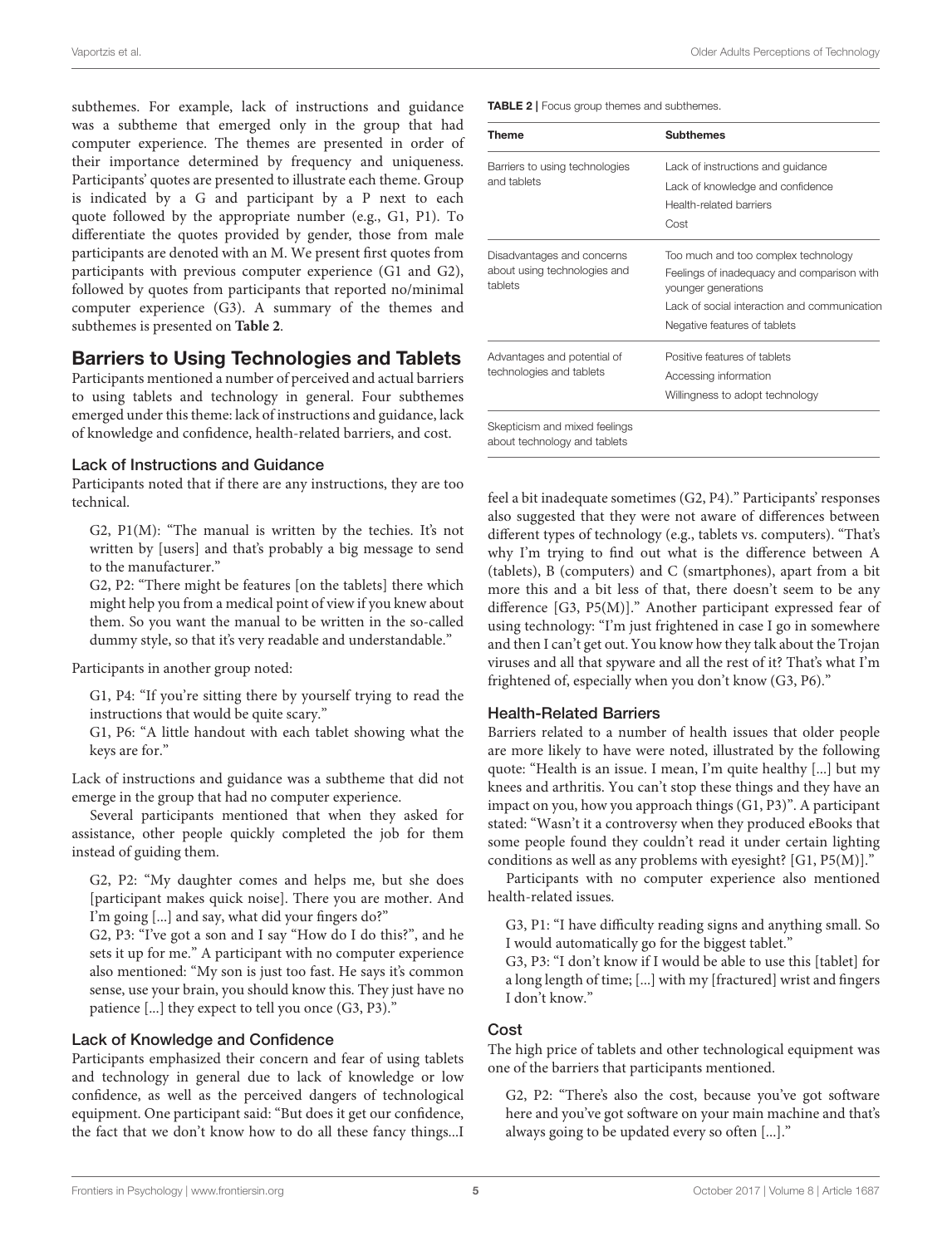G2, P4: "Cost comes in to it. It's not so bad nowadays, but it came in to it."

G2, P1(M): "Often with technology, if it's a low price, you've probably got fewer facilities." Cost was a subtheme that did not emerge in the group that had no computer experience.

# Disadvantages and Concerns about Using Technologies and Tablets

Participants noted a number of issues that discouraged them from using tablets and other technology. Four subthemes emerged under this theme: too much and too complex technology, feelings of inadequacy and comparison with younger generations, lack of social interaction and communication, and negative features of tablets.

#### Too Much and Too Complex Technology

Participants felt that there are too many pieces of technology: "You can have too much technology; if you've got a phone and a tablet, and a laptop and a computer, you're swimming about in it [G2, P1(M)]." Participants also expressed preferences for simpler forms of technology: "I just want the simplest, no frills, no bells and whistles [piece of equipment] (G1, P1)." A participant with no computer experience also said: "Is there a very simple tablet, where you can just say I only want my tablet to do that, that and that? I don't want a million opportunities flashing up every time I touch something. It's trying to sell me something I don't want. I just want to be able to do ABCD (G3, P4)."

#### Feelings of Inadequacy and Comparison with Younger Generations

In several cases, participants compared themselves to younger people who appear to know how to use technology from a very young age.

G1, P1: "My children just look at a piece of equipment and they're off. [...] My brain is just not built to deal with half of the technology out there. I wish I was more the other way, I really do, because I am aware of the being left behind I suppose."

G1, P4: "I think maybe this is the first generation where the younger people have the advantage over the older people, because they grow up with technology at school."

A participant in another group also agreed: "A lot of people that [young] age, they seem to pick it up intuitively [G2, P5(M)]."

A feeling of inadequacy compared with younger generations was also reflected in the following quote by a participant with no computer experience: "We are now the children in our children's eyes, I think (G3, P6)." Another participant was skeptical about people's overreliance on technology, and whether this is necessary: "I've been on a train [...] and everybody you look at is sitting there with a tablet (G3, P3)."

#### Lack of Social Interaction and Communication

Participants expressed concern about the lack of social interaction and social skills of future generations. A participant noted: "I think they're [younger people] missing a lot of human interaction, because they are so focused on the screen and machines (G1, P2)." Similarly, a participant with in another group said: "The oddest for me is looking at neighboring tables in a public place and I think 'Why are you out with this person? (G3, P1)"' Another participant said: "Well, I take my grandchildren out, if we go for lunch I take their phones off them, because they were sitting at lunch, and you say look, I come down to see you at Christmas, family lunch, take them out, and they all seem to do this all the time. You know, you've been brought up to sit down and talk with your elders and your betters round this table, your mother and your father are there and I'm here, and I've come to see you, so don't sit and play games [G3, P5(M)].

#### Negative Features of Tablets

In terms of the perceived disadvantages of using tablets, some participants with computer experience thought that the tablets were quite heavy, for example: "I don't know if I could be bothered carrying that (the tablet) around with me all the time  $[G2, P5(M)]$ ."

Some found the buttons cumbersome:

G3, P3: "We press one (button) at the bottom here do we? It would help if they just put a little name."

G3, P5(M): "I think the buttons are far too difficult to handle and they should have a label on them saying what they are."

# Advantages and Potential of Technologies and Tablets

Overall, participants rated their tablet experience as positive and most stated that they would be likely to use a tablet in the future. Three subthemes emerged under this theme: positive features of tablets, accessing information, and willingness to adopt technology.

### Positive Features of Tablets

Participants with computer experience were impressed with the screen clarity of the tablets, as the following comment suggests: "It's very clear, it's a nice clear screen, because I thought maybe being so small I would have difficulty reading it, but this will be fine (G1, P3)." They also stressed how important portability and versatility was.

G2, P2: "One of the advantages [...] is how versatile they are. They can play music. [...] They take photos [...]. They can do anything really, can't they?"

Another participant in the same group said: "My neighbor next door who's in [...] the target age group for this project, they've got a PC and they've got this type of device [tablet] in the lounge all the time and is used regularly [...] cause I pass the window, I can see them using it, because it's convenient. Don't have to go upstairs to the equipment [G2, P5(M)]."

G2, P3: "I just had a great granddaughter born on Monday and one of the other grandmothers came along with a tablet and she was taking photos with the tablet. It was tremendous and the quality is really good and that's something that, you know, you can't do on the phone, or you certainly can't do on the laptop."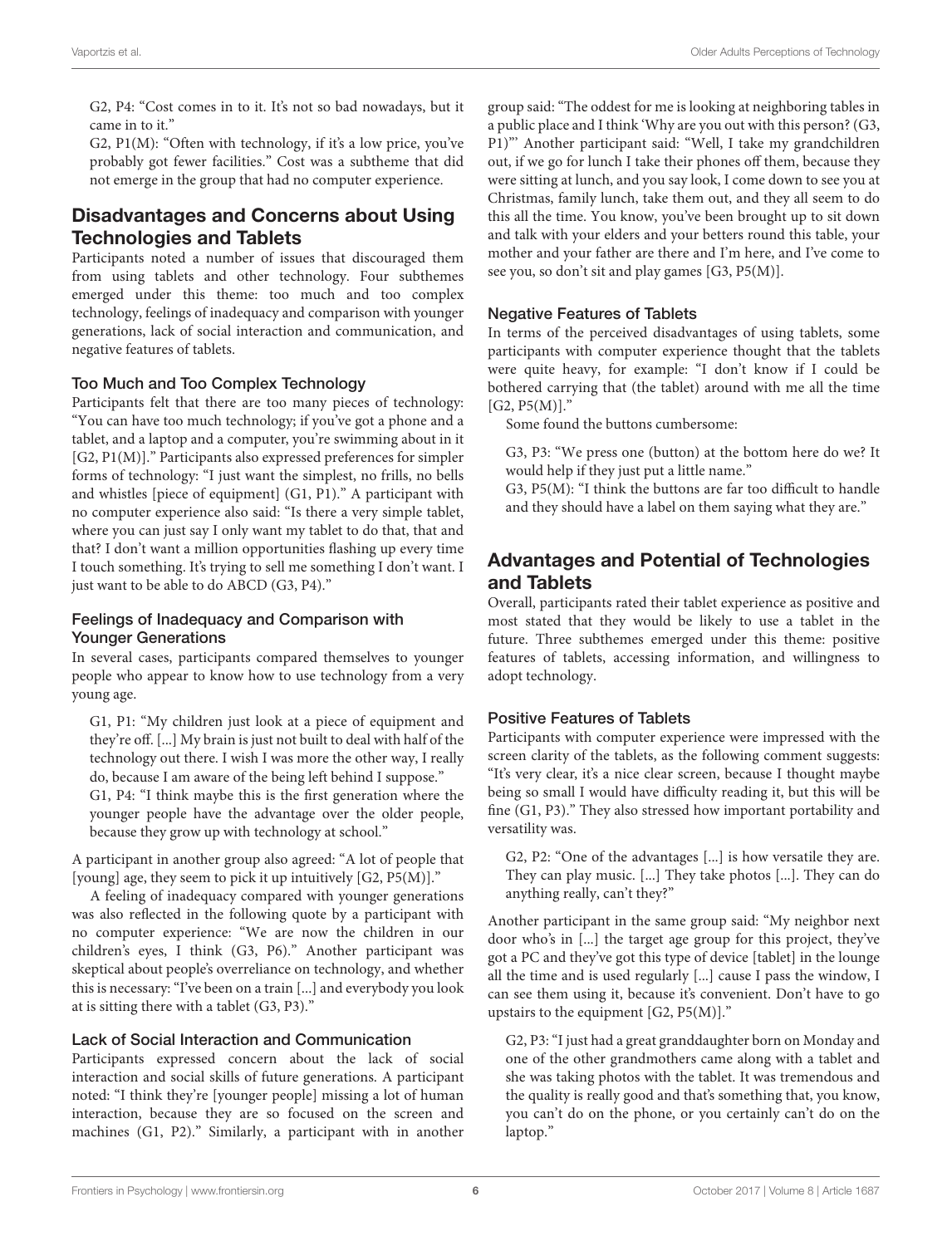Positive features of tablets was a subtheme that did not emerge in the group that had no computer experience.

#### Accessing Information

Participants with computer experience noted that tablets give easy access to information:

G2, P4: "Information right away. I like that."

G2, P3: "I'd know whether the bus is gone or it's coming, that's really important."

G2,  $P5(M)$ : "I see people going on holiday [...] using these things [tablets], cause you pull up maps..."

#### Willingness to Adopt Technology

Participants expressed interest in learning how to use a tablet as they felt left out.

"I'd really like to be in the modern world and to be able to manage these things and to be able to access more. I just feel very limited in what I'm doing. And I need the courage and to try and trust somebody to give me what I can manage and [...] show me how to get in to it (G2, P6)."

Participants in the no computer experience group also stated:

G3, P6: "I think we're missing out on a lot, because all the information is at hand and we don't know how to collect that information. That's what I personally feel and I want to be able to collate it and just basically know what I'm doing."

G3, P5(M): "I just think we're like a forgotten generation, that's what I feel like. You want to go in and you want to be able to talk with your family and your grandchildren and not look vacant when they say, I'm going to do this."

# Skepticism and Mixed Feelings about Technology and Tablets

Participants were less in agreement regarding the potential of tablets to improve skills and cognitive abilities. Some participants held that learning to use a tablet could improve various skills and abilities.

G2, P5(M): "Yeah, it keeps the brain active in one way or another."

G2, P4: "For games and that kind of stuff. I'm sure that's why we all do our Sudoku and all these games, things, code words. Yes, because I notice when you stop, you know, on holiday and you haven't access to the paper or whatever, it takes a while to get some of the more complicated words. But, you know, you lose it for a wee while and then you build it up again."

G2, P1(M): "Learning any new skill, surely is helping the cognitive function."

A participant in the group with no computer experience also said: "Oh, I think so, definitely, I do [think that a tablet could be used to improve mental abilities] (G3, P6)." However, others were more skeptical about a tablet's ability to improve older people's skills and abilities as the following quotes by participants with computer experience suggest:

G1, P4: "But, do you know what, these kind of technologies actually make it harder to focus."

G1, P1: "It almost deters you from memory because you've got your calendar on your phone, you don't have to remember any more." A participant in the group with no computer experience was also skeptical about the ability of a tablet to improve skills and abilities: "What about the reverse of this[...] it's stopping you thinking that six sixes are 36 [G2,  $P1(M)$ ]."

Participants also did not reach consensus about tablet size, as some favored the small tablets due to portability, but others the larger tablets due to the increased screen size.

G2, P4: "I think with me, it would be the portability of it [...]. This is probably slightly too big to go in to my handbag, but the smaller one would."

G2, P6: "Size would matter to me as well, but I would go for the big one. And ease of use."

Similarly, in the group with no computer experience participants said:

G3, P1: "[I prefer] the smaller one. It's easier to handle. It's lighter".

G3, P3:"But the thing about the bigger one is [...] if you're looking at something like a film you'll get a bigger picture."

After completing the focus groups participants rated their tablet experience on a 5-point Likert scale ( $1 =$  Poor to  $5 =$  Excellent). The majority of participants rated their experience Good to Excellent (94.4%) and stated they would be Likely or Very likely to use a tablet in the future (66.6%). Participants reported that they liked the following: access to information (33.3%), tablet size (33.3%), portability (16.7%), screen clarity (11.1%) and versatility (5.6%). They rated as least desirable: not knowing how to use it (27.8%), small buttons and keyboard (27.8%), sensitivity to touch (27.8%) and size (5.6%); 11.1% reported no negative aspects. Interaction among the overall tablet opinions and the various specific variables (e.g., future tablet usage) are presented in a cross-classification figure (**[Figure 1](#page-7-0)**).

# **DISCUSSION**

Our qualitative study explored the acceptability and usability of tablets as a potential tool to improve the health and wellbeing of older adults. Our findings supplement previous studies that investigated perceptions and attitudes of older adults toward new technologies [\(Mitzner et al., 2010\)](#page-10-9). Past research focused on a broad range of technologies, whereas we focused on one specific type of technology (tablets), and therefore incorporated a more hands-on interactive element to the focus groups. Our focus groups considered older adults' views about how they might use tablets as a potential tool to improve their health and wellbeing, in addition to highlighting general attitudes toward technology and tablets, and what might hinder or facilitate using technology and tablets.

The majority of participants enjoyed the tablet experience, and emphasized the likelihood of using a tablet in the future. The positive appraisal of participants' tablet experience was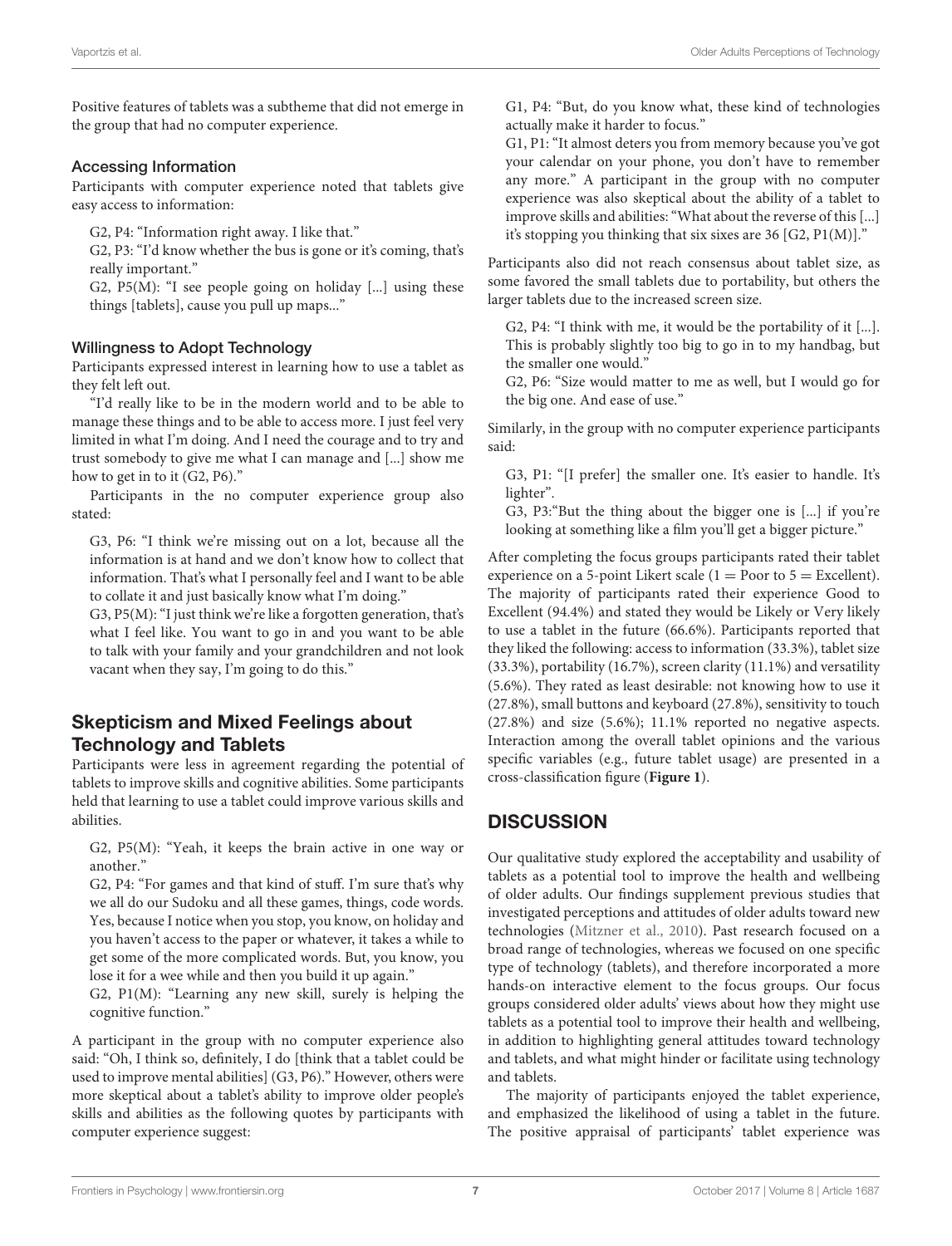

<span id="page-7-0"></span>further evidenced by the fact that half of them requested to be included in the following stage of our study. Despite that, the majority of participants lacked confidence in their own abilities to use a tablet. It was also evident from participants' questions that they were unaware of the similarities and differences between different types of technology (e.g., laptop vs. tablet). Overall, participants acknowledged the importance of adopting technology to "move on" and be able to communicate better with younger generations. However, they were concerned about younger people's lack of interaction and communication. Some noted that nowadays people rely too heavily on technology, which is too complicated, and voiced a preference for simpler devices.

Our analyses explored the study's main objectives related to older adults' attitudes toward tablets and technology, the perceived advantages and disadvantages of using tablets, as well as familiarity and barriers to interacting with tablets. In addition to the main objectives of the study, a secondary aim was to refine protocols from previous research in which tablet devices were used as the basis for interventions for cognitive ageing [\(Chan et al., 2016\)](#page-10-7), to replicate that work in subsequent stages of the "Tablet for Healthy Ageing" research programme. Focus group outcomes confirmed that these protocols used previously with a sample of healthy older adults in the USA were appropriate for a UK sample. Therefore, we did not make any major protocol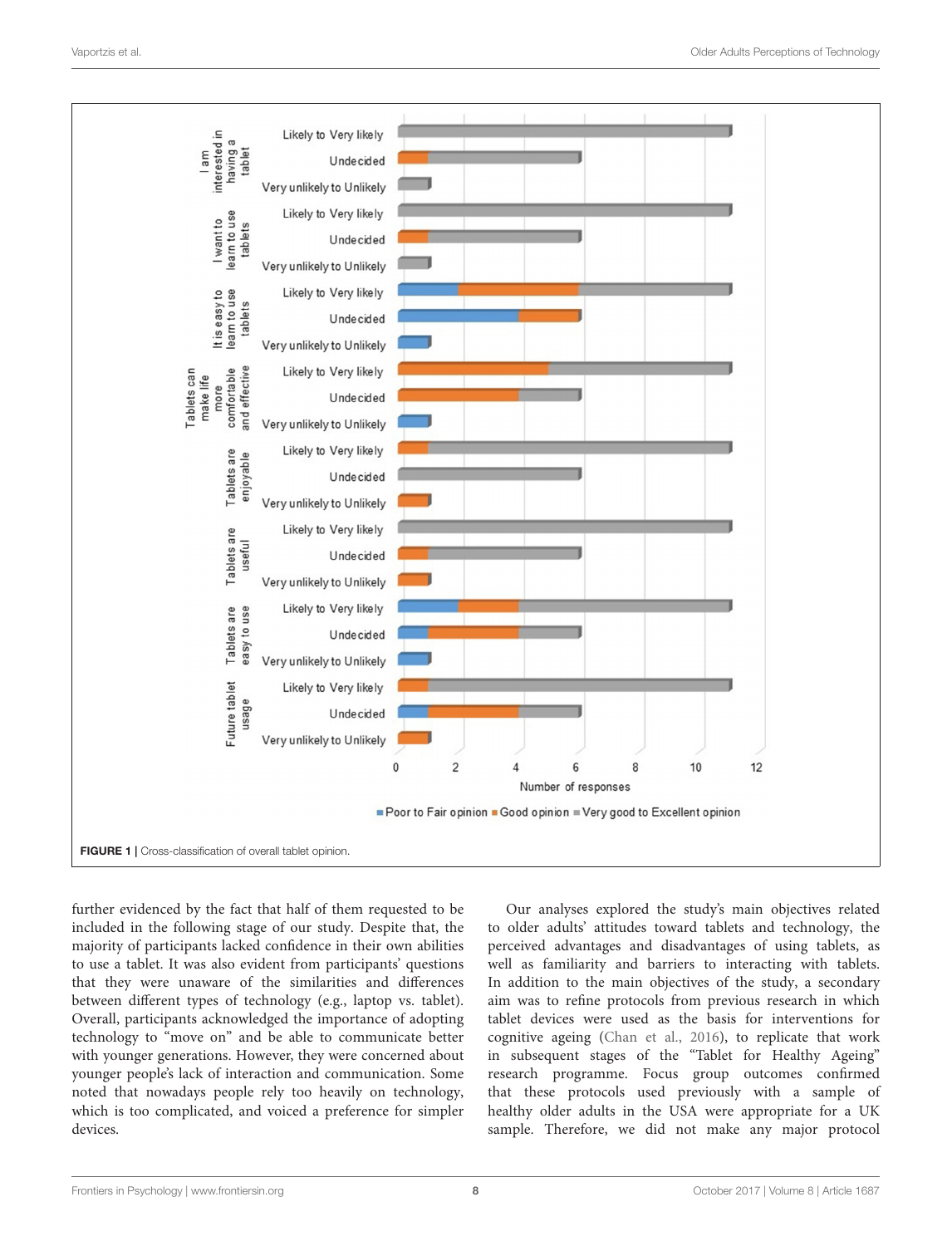changes for the planned intervention stages [\(Vaportzis et al.,](#page-10-19) [2017\)](#page-10-19).

The themes that emerged in the current study were consistent with the literature. For example, disadvantages and concerns about using technologies and tablets emerged both in our study and [Heinz et al. \(2013\)](#page-10-2), although the latter labeled the theme "Frustrations, Limitations, and Usability Concerns." In both studies participants noted that tablets and technology in general are often overly complicated and mentioned that simplified technology would be preferable. Concerns about society's overreliance on technology and the perceived growing lack of social interaction and contact were also noted in both studies. Common subthemes with [Mitzner et al. \(2010\)](#page-10-9) included a fear of using technology, the perception of there being too many options offered by technology, barriers that health issues may impose, as well as the high cost of technological equipment. Interestingly, only participants with previous computer experience brought up the latter in our study. It is possible that cost is not one of the main barriers to using technology for people with less experience; their lack of exposure to technology in general may mean they are less aware of the costs of such devices, or simply that other concerns take priority. For example, [Czaja et al. \(2006\)](#page-10-1) reported that higher computer anxiety predicted lower use of technology. Although we did not measure anxiety levels, it may be that for some, a lack of confidence rather than cost of equipment is what presents the primary barrier. Another possibility is that the perceived benefits of using technology may outweigh the cost for participants with no computer experience. This finding is consistent with previous studies suggesting the perception of potential benefits was more indicative of technology acceptance than perception of cost [\(Melenhorst et al., 2001;](#page-10-22) [Mitzner et al.,](#page-10-9) [2010\)](#page-10-9). The theory of diffusion of innovations [\(Rogers, 2010\)](#page-10-23) also holds that older adults are less likely to adopt new technologies unless they view clear benefits of using them.

Despite the potential barriers and disadvantages of tablets and technology, our findings were also broadly consistent with past research that highlighted their potential advantages. For example, participants in [Mitzner et al. \(2010\)](#page-10-9) and our study mentioned positive features of tablets and technology, including quick access to information. In addition, in line with [Heinz et al. \(2013\)](#page-10-2) and [Mitzner et al. \(2010\)](#page-10-9) our participants indicated that they were eager to adopt technology. Previous studies reported that older adults may be willing to use new technological devices when their usefulness and usability outweigh self-efficacy feelings (Heinz et al., [2013\)](#page-10-2). In addition, it has been suggested that older people with high self-efficacy are less anxious about, and more likely to use, technology in general [\(Czaja et al., 2006;](#page-10-1) [Mitzner et al., 2010\)](#page-10-9). Our findings appear to be consistent with the suggestion that if older adults were more confident they would be more likely tablet or technology users.

Tablets appear to be user-friendly as they are less complex than other interfaces and do not require wired infrastructure. However, they require support to be introduced to older people in an appropriate manner, as older people may lack confidence when first using this technology. To a large extent, tablet learning has developed outside of formal education; however, informal learning may not be appropriate for older people who typically have more limited exposure to computer technology. Formal tablet training may introduce technology into older people's lives in an accessible way, and assist them in keeping up-to-date with technological advances and current trends. [Czaja et al. \(2012\)](#page-10-24) evaluated a community-based computer and internet training program designed for older adults and concluded that it can be effective in terms of increasing computer and internet skill as well as help older adults become more comfortable with computer technology. Ultimately, older people might enjoy the advantages that new technologies can offer, such as quick access of information and social inclusion [\(Warschauer, 2004;](#page-10-25) [Morris,](#page-10-26) [2013\)](#page-10-26).

Overall, the current results are consistent with the Selection Optimization Compensation (SOC) Theory which postulates that there are three fundamental life management processes: selection (goals), optimization (goal-related means to achieve desired goals) and compensation (reaction to loss in goalrelated means to maintain success or desired goals) [\(Baltes,](#page-10-27) [1997\)](#page-10-27). According to SOC, as people grow older, they allocate more resources toward loss management to be able to maintain their goals, which reflects compensation to maintain stability [\(Baltes, 1997\)](#page-10-27). Although the current study did not directly investigate whether participants selected goals, and whether they compensated to maintain these goals, our participants emphasized the importance of learning new things, and keeping up-to-date with current trends (e.g., "I just think we're like a forgotten generation, that's what I feel like. You want to go in and you want to be able to talk with your family and your grandchildren and not look vacant when they say, I'm going to do this.").

Participants also showed evidence of optimizing behavior, such as requesting or accepting assistance to use technology to achieve their desired goals (e.g., "I just go to my son or my daughter if I need something that I can't get anywhere else and they'll do it for me"). This example of behavior further supports SOC which posits that older adults require more time, practice and cognitive support to achieve learning gains. In addition, our results are consistent with the Adult Learning Theory [\(Knowles, 1984\)](#page-10-28). One of the principles of this theory is that adults need to be involved in the planning and evaluation of their instruction. Our participants expressed frustration when they requested assistance and other people completed the job for them rather than providing guidance. This is relevant to another principle of the Adult Learning Theory in which experience provides the basis for the learning activities. Completing tasks for older adults may not only be a source of frustration for them but represents the loss of an opportunity for them to gain experience and learn a new activity.

Our findings may be used to inform technology developers and manufacturers about tablet refinement, thereby increasing the potential for acceptance and adoption of tablets by older adults. Several tablet features are worth consideration. For example, the buttons and keyboard should be larger with clear indication of their function. The larger tablets that we included weighed over 500 g and were felt to be heavy; therefore, tablet weight appears to be a consideration for older people, and while our findings might suggest not exceeding 500 g, specific product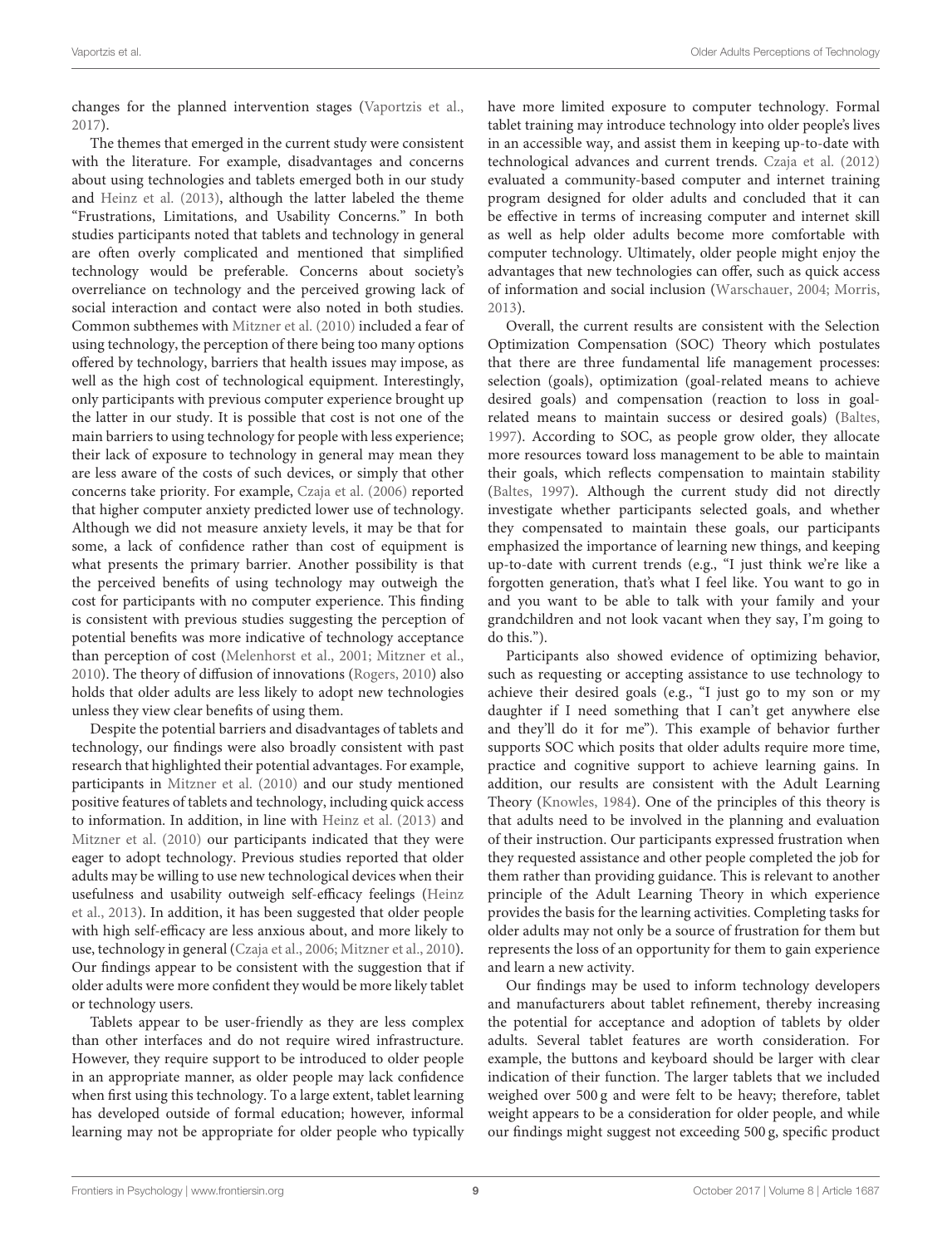testing with this age group would be justified. Our participants did not reach consensus in terms of size. Some participants noted that the smaller tablets were too small to see the screen, and others that the larger tablets were too large to have on them at all times. Another point for refinement is related to operational guidance. Participants felt that instructions are typically difficult for non-technical people to understand. Unlike other electronic equipment (e.g., digital cameras), instructions are typically not included with tablets. Manufacturers might include hardcopy instructions that clearly explain basic functions of a tablet, such as the location of the on/off button and how this is used. For example, in some cases the power button must be held for a few seconds to turn a tablet off whereas others require a single quick press.

We should point out that the majority of participants were female, and therefore, our findings may not transfer to males. Despite that, the gender imbalance may reflect current societal trends. Previous studies found that males are more likely to use or own technological equipment compared with females [\(Wilson et al., 2003;](#page-10-29) [Pinkard, 2005\)](#page-10-30). Therefore, it is likely that fewer males were tablet novices, and therefore, eligible to participate in our study. Survey studies could provide insight into whether the gender imbalance in our study was due to fewer females using tablets than males, or due to other reasons such as females being keener to volunteer for research purposes. Although our sample was small, and predominantly female, the quotes presented suggest that the responses were similar for men and women; while consistent, a larger sample of men would be necessary to more fully compare the similarities and differences by gender. Previous studies have, for example, reported gender differences. [Czaja et al. \(2006\)](#page-10-1) found that older women used fewer types of technology, were more anxious and had less positive general attitudes about computers relative to older men. Czaja and Sharit [\(1998\)](#page-10-10) reported that women found computers more dehumanizing following task experience; however, women also experienced a greater sense of comfort following task experience compared with men.

The inductive nature of analysis was maintained in the sense that there was genuine interest in the raw data to reveal any themes; however, our engagement with previous research, which we aimed to build upon, led to a familiarization with certain concepts, a "conceptual organization." This can be congruent with thematic analysis, as suggested by [Boyatzis \(1998\)](#page-10-20). Sets of underlying ideas and themes in the relevant literature, such as "challenges" and "barriers" relating to the use of tablets, were carefully recorded, and were brought into the analysis. They were, specifically, used during the process of clustering the subthemes in the later stages of the analysis, serving as a guide for developing "meaningful" higher order themes. It is therefore the subthemes which appear under the "higher order" themes which explicate the findings of this study.

Our sample included only young-old (i.e., 65–75 years) individuals. The age range was restricted to help control potential cohort effects, and to be in line with inclusion criteria of the following stage of the study. Moreover, the majority of participants were White British, so our sample lacked ethnic diversity. Despite that our results are comparable to [Heinz et al.](#page-10-2) [\(2013\)](#page-10-2) who used a midwestern USA sample, suggesting that our results could be transferred beyond the UK. Nevertheless, certain socio-economic variables, such as education, may be higher in our sample compared to other populations [\(Anderson et al.,](#page-10-31) [2004\)](#page-10-31). Finally, our sample was small and therefore larger studies are needed to be able to generalize these findings to populations.

The focus of the current study was on naïve participants, as in the proposed tablet intervention, participants will be using tablet technology for the first time. Despite that, the views of more experienced tablet users would be interesting, and further work is planned post-intervention (Vaportzis, under review). Finally, although the participants enjoyed the tablet experience and emphasized the likelihood of using a tablet in the future, these results should be interpreted with caution given the possible response bias of participants in the focus group setting. While selection bias was not actively prevented, one third of the participants reported that they were undecided or unlikely to use a tablet in the future, suggesting that it was not only people who were interested in using tablets participated.

In conclusion, our findings suggest that the majority of our participants were eager to adopt new technology and willing to learn using a tablet. However, concern about the process of learning was noted. Participants voiced apprehension about lack or unclear instructions and support. Understanding older adults' perceptions of technology is vital to assist with introducing technology to this population and maximize the potential of technology to facilitate independent living. Future studies investigating older adults' attitudes toward technology and tablets, and their potential to improve health and wellbeing in older adults are warranted and represent a strong research framework.

# AUTHOR CONTRIBUTIONS

EV conceptualized and designed the study; acquired, analyzed, and interpreted the data; and drafted the manuscript. MGC analyzed and interpreted the data. AG conceptualized and designed the study. All authors revised the manuscript critically for important intellectual content; gave final approval of the version to be published; and agreed to be accountable for all aspects of the work in ensuring that questions related to the accuracy or integrity of any part of the work are appropriately investigated and resolved.

# FUNDING

This work was supported by The Dunhill Medical Trust [R359/0514].